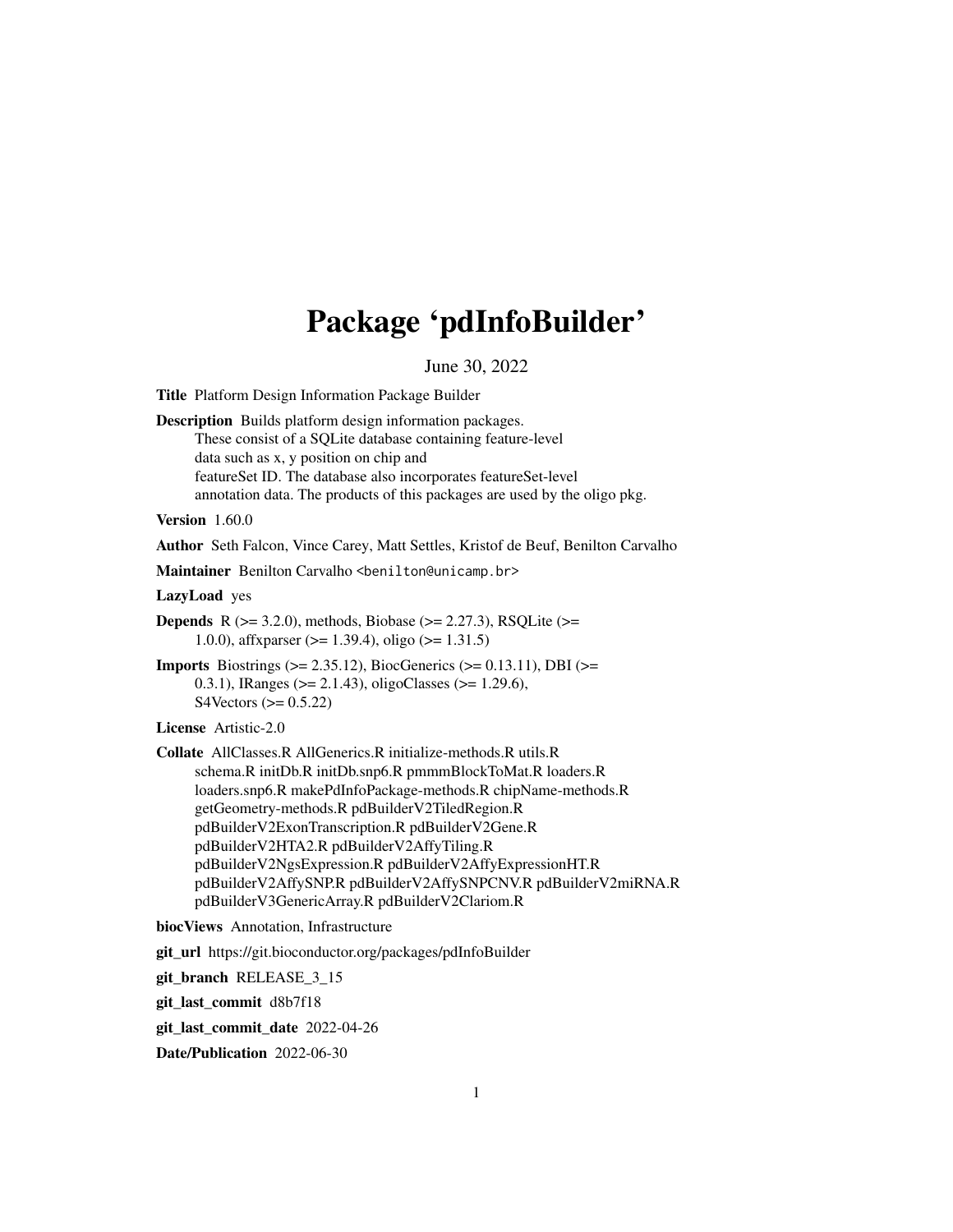# <span id="page-1-0"></span>R topics documented:

| 18 |
|----|
|    |

AffyClariomSPDInfoPkgSeed

*Class "AffyClariomSPDInfoPkgSeed"*

# Description

PD Info Package Seed for Affymetrix Clariom S Arrays

# Objects from the Class

Objects can be created by calls of the form new("AffyClariomSPDInfoPkgSeed", pgfFile, clfFile, coreMps, transFile, ...).

# Slots

pgfFile: PGF filename clfFile: CLF filename coreMps: MPS filename transFile: Transcript annotation CSV file chipName: Name of the chip or platform manufacturer: chip/platform manufacturer url: chip URL genomebuild: The genome build this platform is based upon. organism: organism for chip. species: species for chip.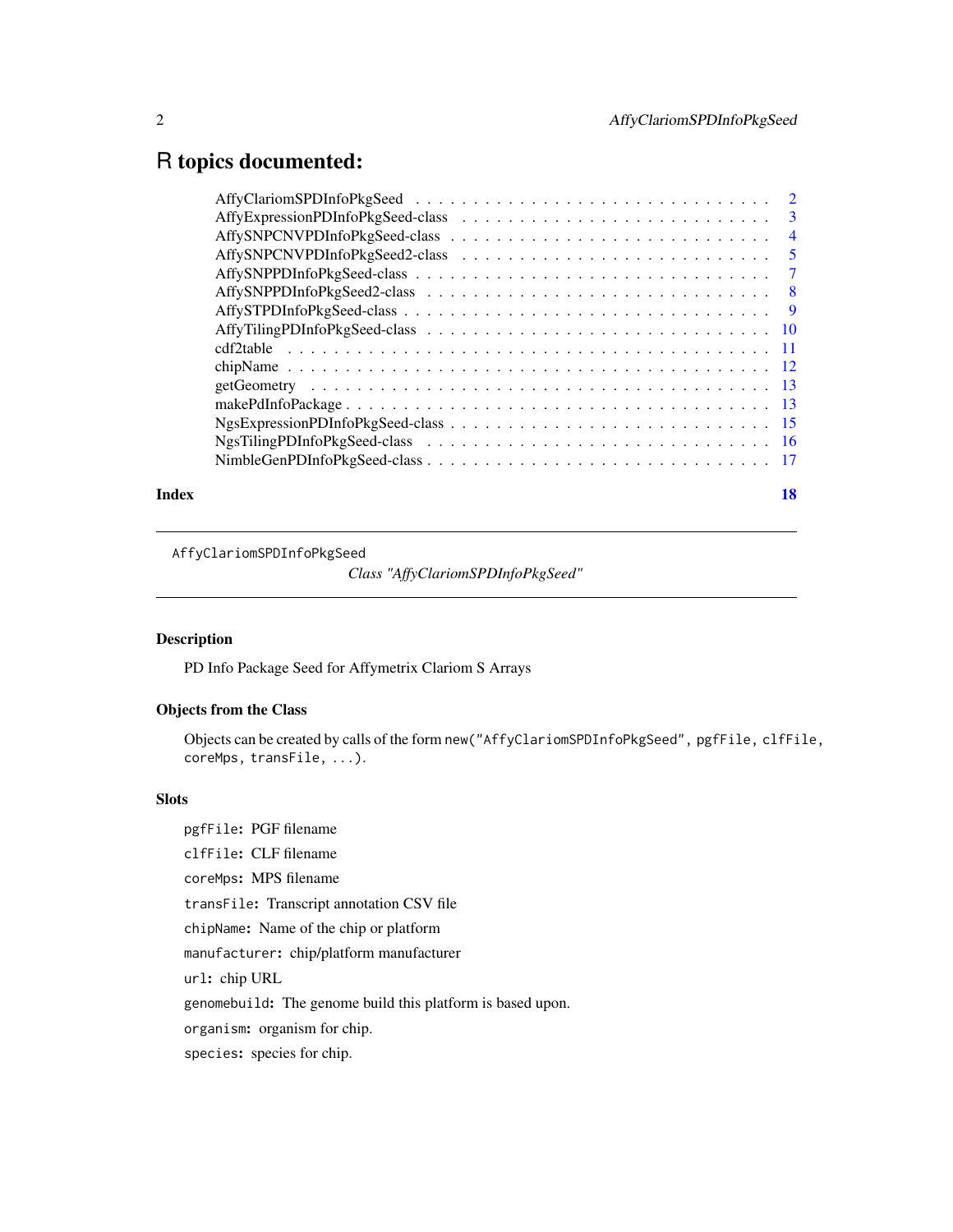<span id="page-2-0"></span>version: A character vector giving the version number of the package. license: The license of the package author: Author of the package email: An email address to use in the Maintainer field biocViews: Character data for the biocViews field of the DESCRIPTION file

# **Methods**

chipName chipName getGeometry initialize makePdInfoPackage package creator

# Examples

showClass("AffyClariomSPDInfoPkgSeed")

AffyExpressionPDInfoPkgSeed-class *Class "AffyExpressionPDInfoPkgSeed"*

# Description

PD Info Package Seed for Affymetrix Expression Arrays

### Objects from the Class

Objects can be created by calls of the form new("AffyExpressionPDInfoPkgSeed", cdfFile, csvAnnoFile, tabSeqFile, ...).

#### **Slots**

cdfFile: CDF filename celFile: CEL filename tabSeqFile: TAB sequence file chipName: Name of the chip or platform manufacturer: chip/platform manufacturer url: chip URL genomebuild: The genome build this platform is based upon. organism: organism for chip. species: species for chip. version: A character vector giving the version number of the package. license: The license of the package author: Author of the package email: An email address to use in the Maintainer field biocViews: Character data for the biocViews field of the DESCRIPTION file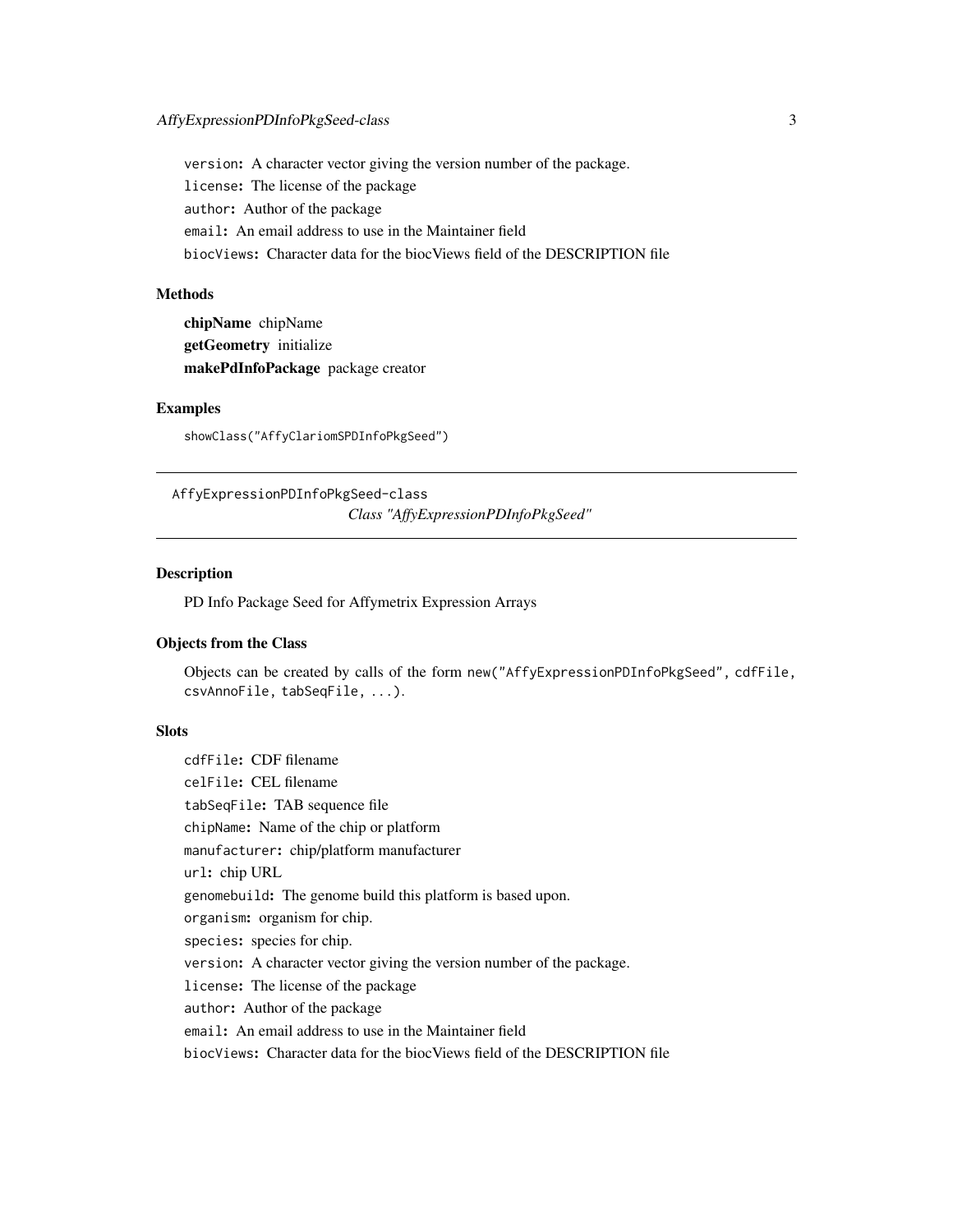#### <span id="page-3-0"></span>Methods

chipName chipName getGeometry initialize makePdInfoPackage package creator

#### Examples

showClass("AffyExpressionPDInfoPkgSeed")

AffySNPCNVPDInfoPkgSeed-class *Class "AffySNPCNVPDInfoPkgSeed"*

#### Description

This class represents Platform Design (PD) packages for Affymetrix genomewide (SNP 5.0 and SNP 6.0) arrays.

#### Objects from the Class

Objects can be created by calls of the form new("AffySNPCNVPDInfoPkgSeed", cdfFile, csvAnnoFile, csvSeqFile, csvAnnoFileCnv, csvSeqFileCnv, splineParamFile, crlmmInfoFile, referenceDistFile, ...).

#### **Slots**

cdfFile: Path to the CDF file for this.

csvAnnoFile: Path to the Affymetrix CSV annotation for the SNP probes.

csvSeqFile: Path to the (SNP) probe sequence file.

csvAnnoFileCnv: Path to the Affymetrix CSV annotation for the CNV probes.

csvSeqFileCnv: Path to the (CNV) probe sequence file.

splineParamFile: Path to the spline parameters file used to compute the predicted accuracy of the the genotype calls. Used internally in .predictAccuracy.

crlmmInfoFile: Path to is data file containing regions data used by the crlmm function.

referenceDistFile: Path to a reference distribution file used in the normalization step. This is the reference used in snprma.

chipName: Name of the chip or platform

manufacturer: chip/platform manufacturer

url: chip URL

genomebuild: The genome build this platform is based upon.

organism: organism for chip.

species: species for chip.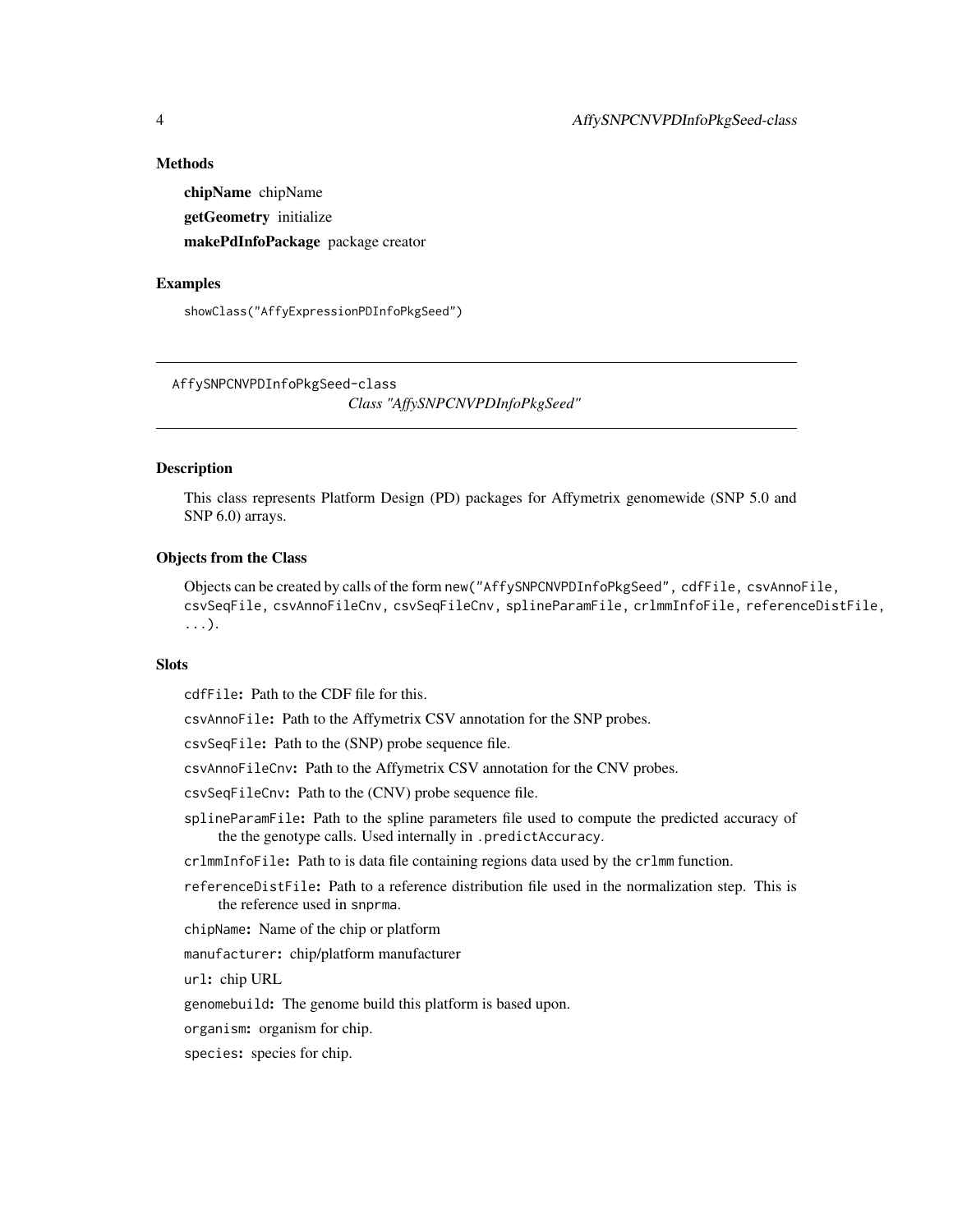<span id="page-4-0"></span>version: A character vector giving the version number of the package.

license: The license of the package

author: Author of the package

email: An email address to use in the Maintainer field

biocViews: Character data for the biocViews field of the DESCRIPTION file

#### Methods

```
chipName signature(object = "AffySNPCNVPDInfoPkgSeed"): ...
getGeometry signature(object = "AffySNPCNVPDInfoPkgSeed"): ...
makePdInfoPackage signature(object = "AffySNPCNVPDInfoPkgSeed"): ...
```
#### **Notes**

\*IMPORTANT\* Users are strongly advised to download Affymetrix SNP packages from BioConductor.

The files used for slots splineParamFile, crlmmInfoFile, and referenceDistFile are generated by the Bioconductor project for each chip/platform and are hosted in our svn data repository at [https://hedgehog.fhcrc.org/bioc-data/trunk/annotation/parms\\_store](https://hedgehog.fhcrc.org/bioc-data/trunk/annotation/parms_store). When makePdInfoPackage is run, these files are simply copied to the inst/extdata directory of the generated package.

# Author(s)

Benilton Carvalho

#### Examples

showClass("AffySNPCNVPDInfoPkgSeed")

AffySNPCNVPDInfoPkgSeed2-class *Class "AffySNPCNVPDInfoPkgSeed2"*

### **Description**

A generic annotation package builder for Affymetrix SNP/CNV arrays. This is a simplified version of the annotation package and crlmm will \*NOT\* work for them.

#### Objects from the Class

Objects can be created by calls of the form new ("AffySNPCNVPDInfoPkgSeed2", csvAnnoFileCnv, csvSeqFileCnv, ...).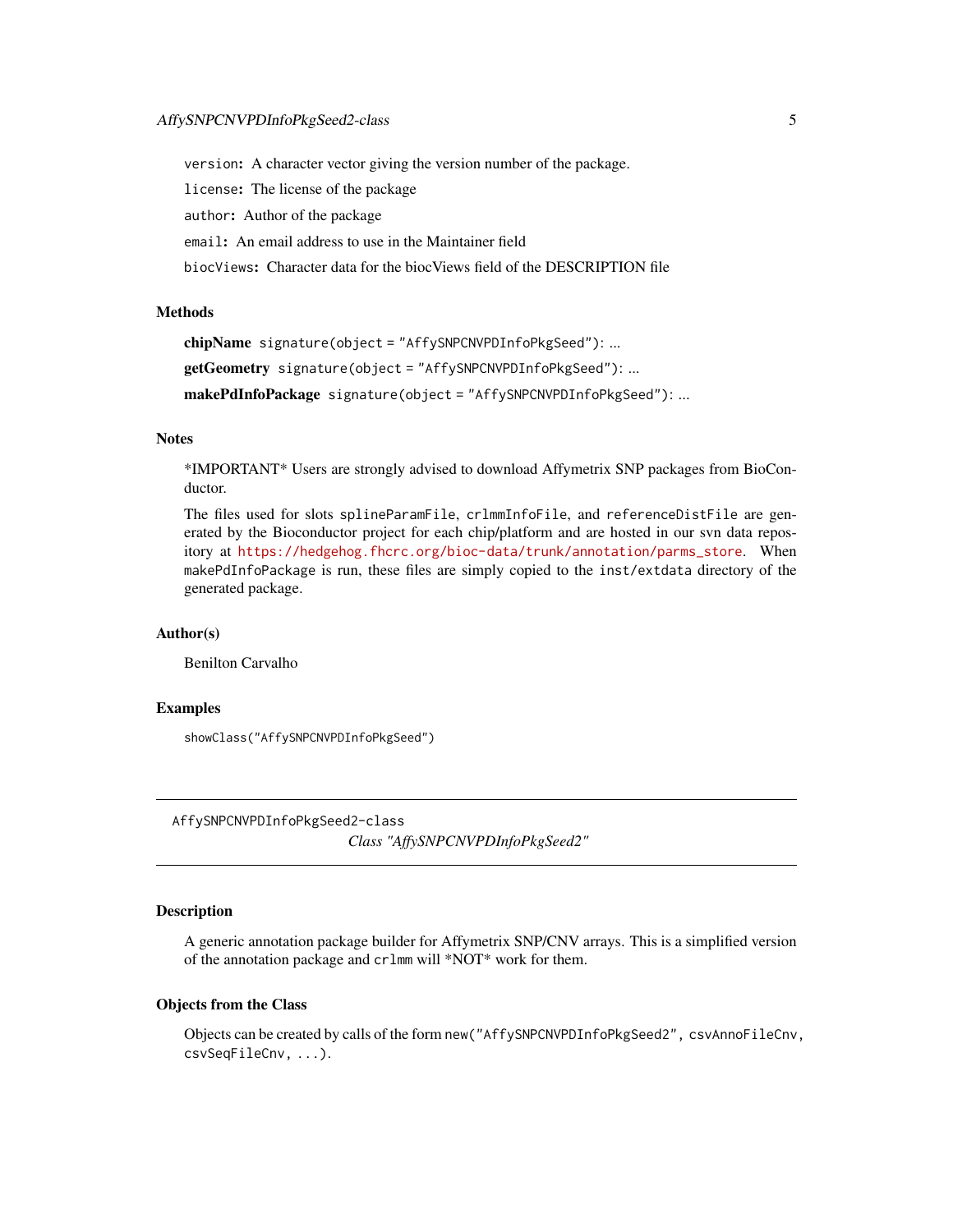# **Slots**

cdfFile: Path to the CDF file for this.

csvAnnoFile: Path to the Affymetrix CSV annotation for the SNP probes.

csvSeqFile: Path to the (SNP) probe sequence file.

csvAnnoFileCnv: Path to the Affymetrix CSV annotation for the CNV probes.

csvSeqFileCnv: Path to the (CNV) probe sequence file.

chipName: Name of the chip or platform

manufacturer: chip/platform manufacturer

url: chip URL

genomebuild: The genome build this platform is based upon.

organism: organism for chip.

species: species for chip.

version: A character vector giving the version number of the package.

license: The license of the package

author: Author of the package

email: An email address to use in the Maintainer field

biocViews: Character data for the biocViews field of the DESCRIPTION file

#### Methods

chipName signature(object = "AffySNPCNVPDInfoPkgSeed2"): ... makePdInfoPackage signature(object = "AffySNPCNVPDInfoPkgSeed2"): ...

# Note

This is a simplified annotation package. CRLMM won't work for these objects.

The user may need to rename the columns or even add column names to the annotation and sequence files. In case problems are found, column names are suggested.

# Author(s)

Benilton Carvalho

# Examples

showClass("AffySNPCNVPDInfoPkgSeed2")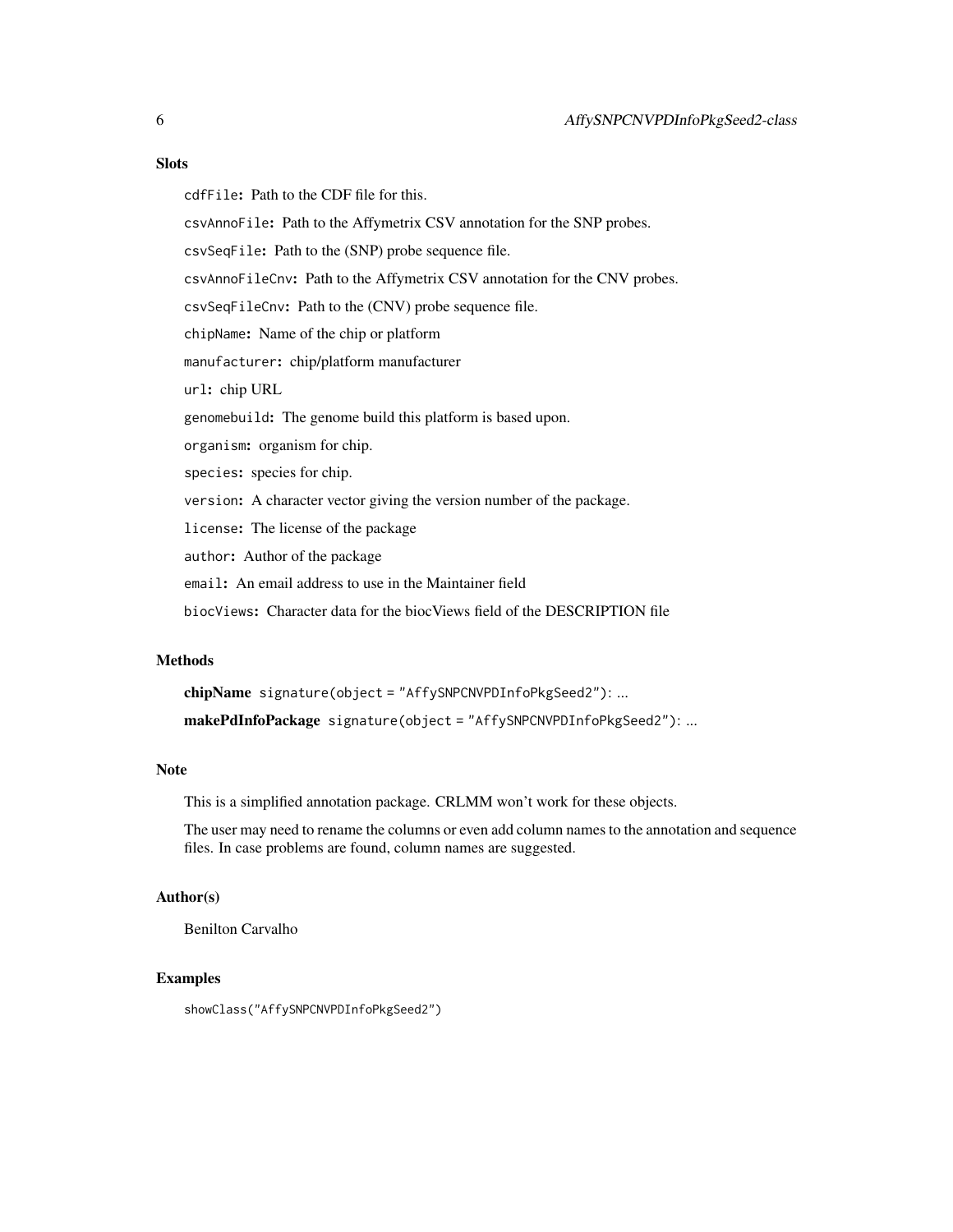<span id="page-6-0"></span>AffySNPPDInfoPkgSeed-class

*Class "AffySNPPDInfoPkgSeed"*

#### Description

This class represents Platform Design (PD) packages for Affymetrix mapping (SNP chip) arrays.

#### Objects from the Class

Objects can be created by calls of the form new("AffySNPPDInfoPkgSeed", splineParamFile, crlmmInfoFile, referenceDistFile, ...).

#### Slots

splineParamFile: Spline parameters file used to compute the predicted accuracy of the genotype calls.

crlmmInfoFile: Data file containing regions data used by the crlmm function.

referenceDistFile: Reference distribution file used in the normalization step by snprma.

cdfFile: CDF file for the design.

csvAnnoFile: Affymetrix CSV Annotation file.

csvSeqFile: Affymetrix Probe Sequence file.

chipName: Name of the chip or platform

manufacturer: chip/platform manufacturer

url: chip URL

genomebuild: The genome build this platform is based upon.

organism: organism for chip.

species: species for chip.

version: A character vector giving the version number of the package.

license: The license of the package

author: Author of the package

email: An email address to use in the Maintainer field

biocViews: Character data for the biocViews field of the DESCRIPTION file

# Methods

chipName signature(object = "AffySNPPDInfoPkgSeed"): ... getGeometry signature(object = "AffySNPPDInfoPkgSeed"): ... makePdInfoPackage signature(object = "AffySNPPDInfoPkgSeed"): ...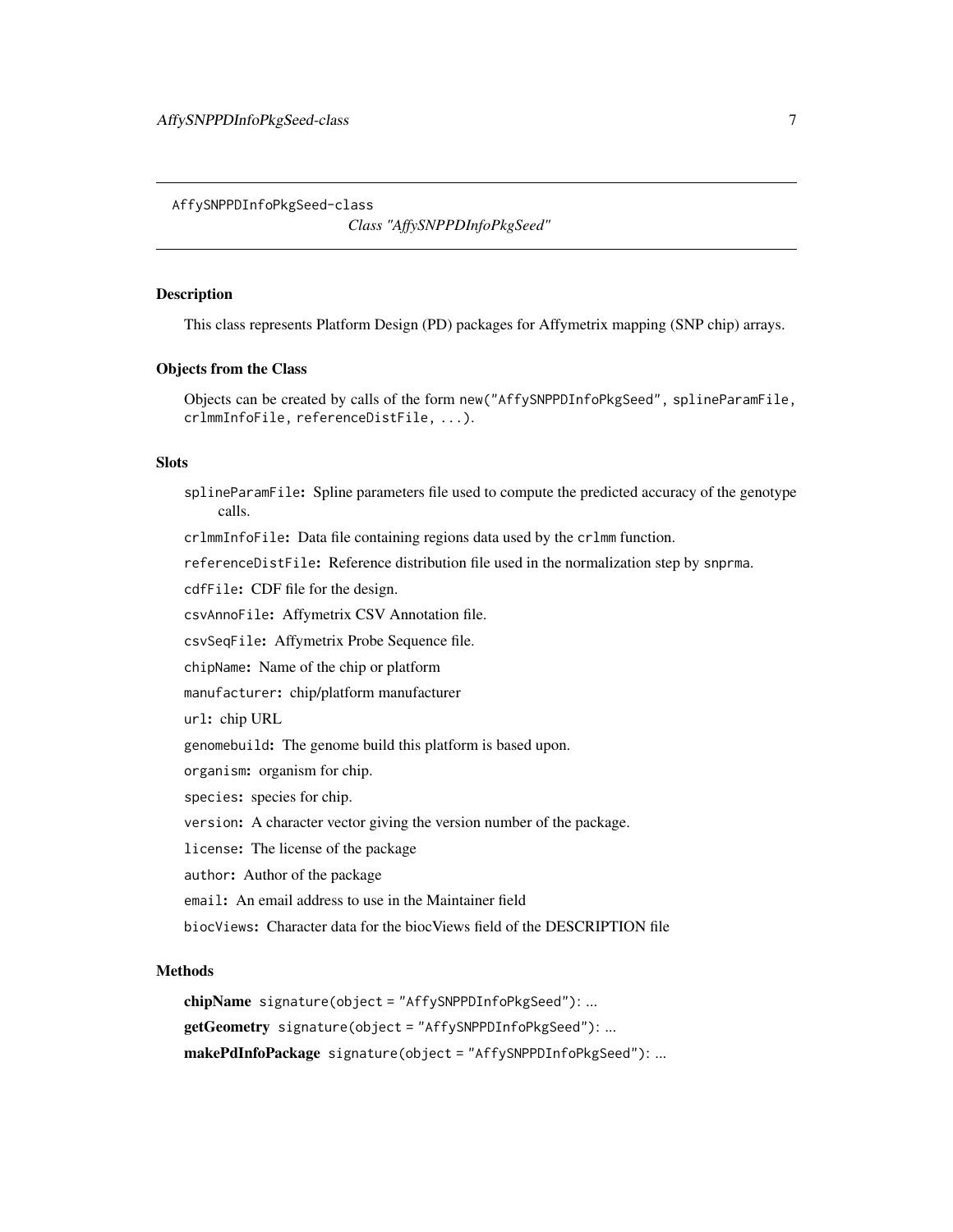**Note** 

\*IMPORTANT\* The user is strongly advised to download Affymetrix SNP packages from BioConductor.

The files used for slots splineParamFile, crlmmInfoFile, and referenceDistFile are generated by the Bioconductor project for each chip/platform and are hosted in our svn data repository at [https://hedgehog.fhcrc.org/bioc-data/trunk/annotation/parms\\_store](https://hedgehog.fhcrc.org/bioc-data/trunk/annotation/parms_store). When makePdInfoPackage is run, these files are simply copied to the inst/extdata directory of the generated package.

#### Examples

```
showClass("AffySNPPDInfoPkgSeed")
```

```
cdfFile <- "Mapping250K_Nsp.cdf"
csvAnno <- "Mapping250K_Nsp_annot.csv"
csvSeq <- "Mapping250K_Nsp_probe_tab"
```

```
spline <- "pd.mapping250k.nsp.spline.params.rda"
refd <- "pd.mapping250k.nspRef.rda"
crlmmInf <- "pd.mapping250k.nspCrlmmInfo.rda"
```

```
pkg <- new("AffySNPPDInfoPkgSeed",
           version="0.1.5",
           author="A. U. Thor", email="au@thor.net",
           biocViews="AnnotationData",
           genomebuild="NCBI Build 35, May 2004",
           cdfFile=cdfFile, csvAnnoFile=csvAnno, csvSeqFile=csvSeq,
           splineParamFile=spline, crlmmInfoFile=crlmmInf,
           referenceDistFile=refd)
```

```
showMethods(classes=class(pkg))
```
AffySNPPDInfoPkgSeed2-class

*Class "AffySNPPDInfoPkgSeed2"*

#### Description

A generic annotation package builder for Affymetrix SNP arrays. This is a simplified version of the annotation package and crlmm will \*not\* work for them.

#### Objects from the Class

Objects can be created by calls of the form new("AffySNPPDInfoPkgSeed2", cdfFile, csvAnnoFile, csvSeqFile, ...).

<span id="page-7-0"></span>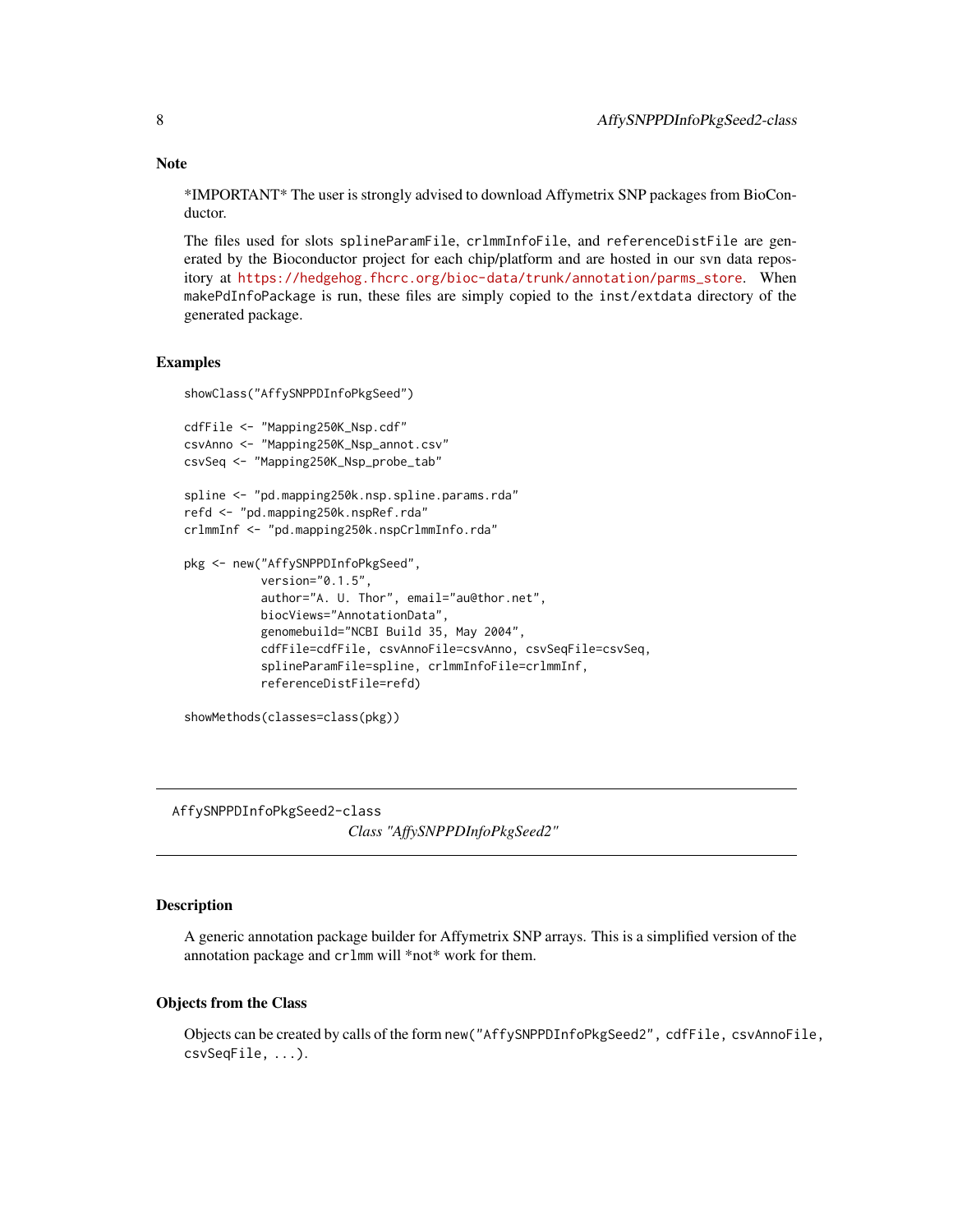#### <span id="page-8-0"></span>**Slots**

axiom: Logical flag for experimental build of annotation packages for Axiom arrays.

cdfFile: CDF file for the design.

csvAnnoFile: Affymetrix CSV Annotation file.

csvSeqFile: Affymetrix Probe Sequence file.

chipName: Name of the chip or platform

manufacturer: chip/platform manufacturer

url: chip URL

genomebuild: The genome build this platform is based upon.

organism: organism for chip.

species: species for chip.

version: A character vector giving the version number of the package.

license: The license of the package

author: Author of the package

email: An email address to use in the Maintainer field

biocViews: Character data for the biocViews field of the DESCRIPTION file

# Methods

```
chipName signature(object = "AffySNPPDInfoPkgSeed2"): ...
```
### Note

This is a simplified annotation package. CRLMM won't work for these objects.

The user may need to rename the columns or even add column names to the annotation and sequence files. In case problems are found, column names are suggested.

#### Examples

showClass("AffySNPPDInfoPkgSeed2")

AffySTPDInfoPkgSeed-class

*Class "AffySTPDInfoPkgSeed" for the Sense Target gene-level array*

#### **Description**

container for parameters related to pdmapping package construction for ST type arrays

#### Objects from the Class

Objects can be created by calls of the form new("AffySTPDInfoPkgSeed", pgfFile, clfFile, probeFile, transFile, ...).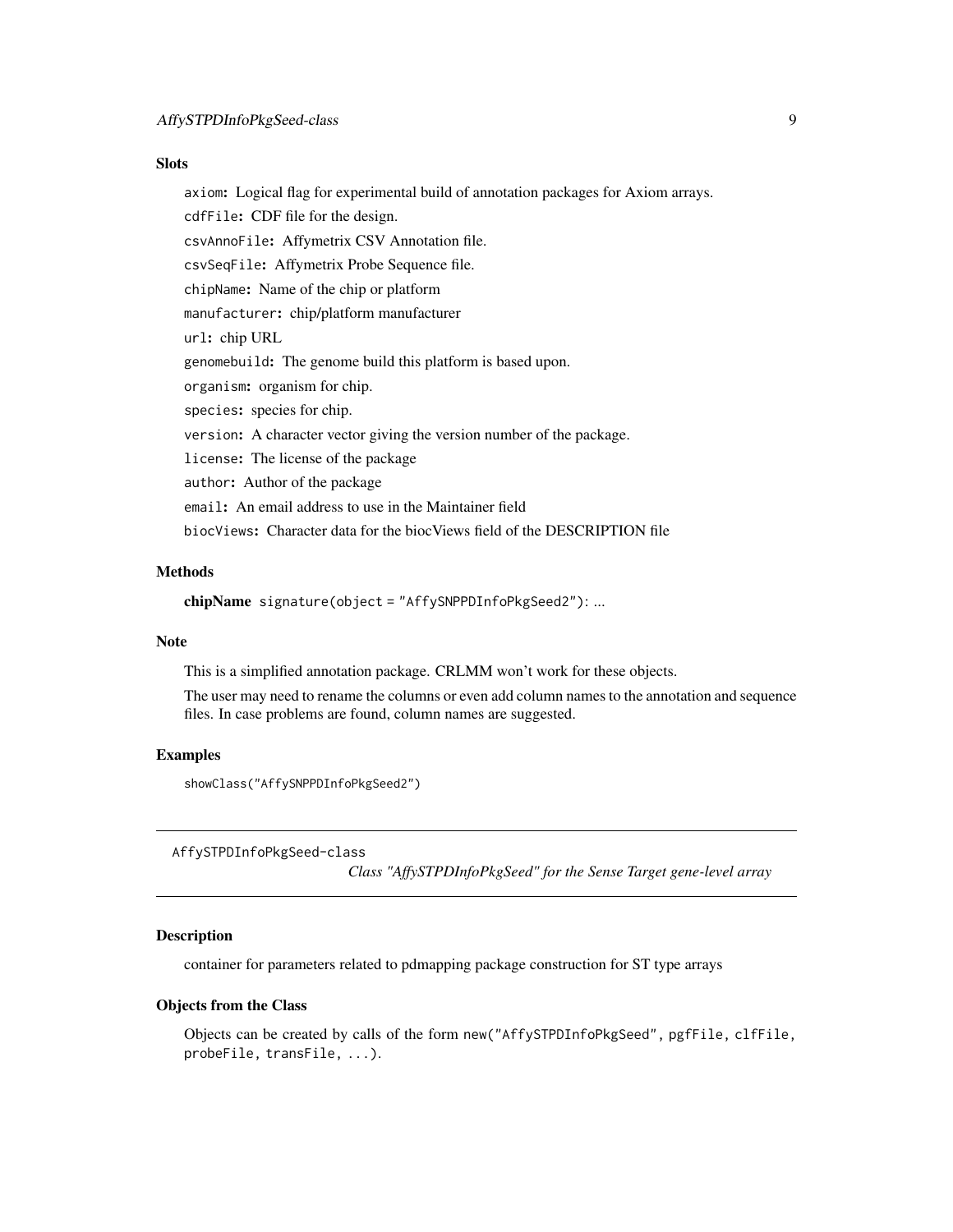# <span id="page-9-0"></span>**Slots**

pgfFile: Object of class "ScalarCharacter" path to pgf clfFile: Object of class "ScalarCharacter" path to clf probeFile: Object of class "ScalarCharacter", path to probe sequence file (Optional) transFile: Object of class "ScalarCharacter", path to trans file (Optional) chipName: Name of the chip or platform manufacturer: chip/platform manufacturer url: chip URL genomebuild: The genome build this platform is based upon. organism: organism for chip. species: species for chip. version: A character vector giving the version number of the package. license: The license of the package author: Author of the package email: An email address to use in the Maintainer field biocViews: Character data for the biocViews field of the DESCRIPTION file

#### Methods

chipName signature(object = "AffySTPDInfoPkgSeed"): ... getGeometry signature(object = "AffySTPDInfoPkgSeed"): ... makePdInfoPackage signature(object = "AffySTPDInfoPkgSeed"): ...

### Author(s)

B. Carvalho

# Examples

showClass("AffySTPDInfoPkgSeed")

AffyTilingPDInfoPkgSeed-class *Class "AffyTilingPDInfoPkgSeed"*

# **Description**

PD Info Package Seed for Affymetrix Tiling Arrays

#### Objects from the Class

Objects can be created by calls of the form new("AffyTilingPDInfoPkgSeed", ...).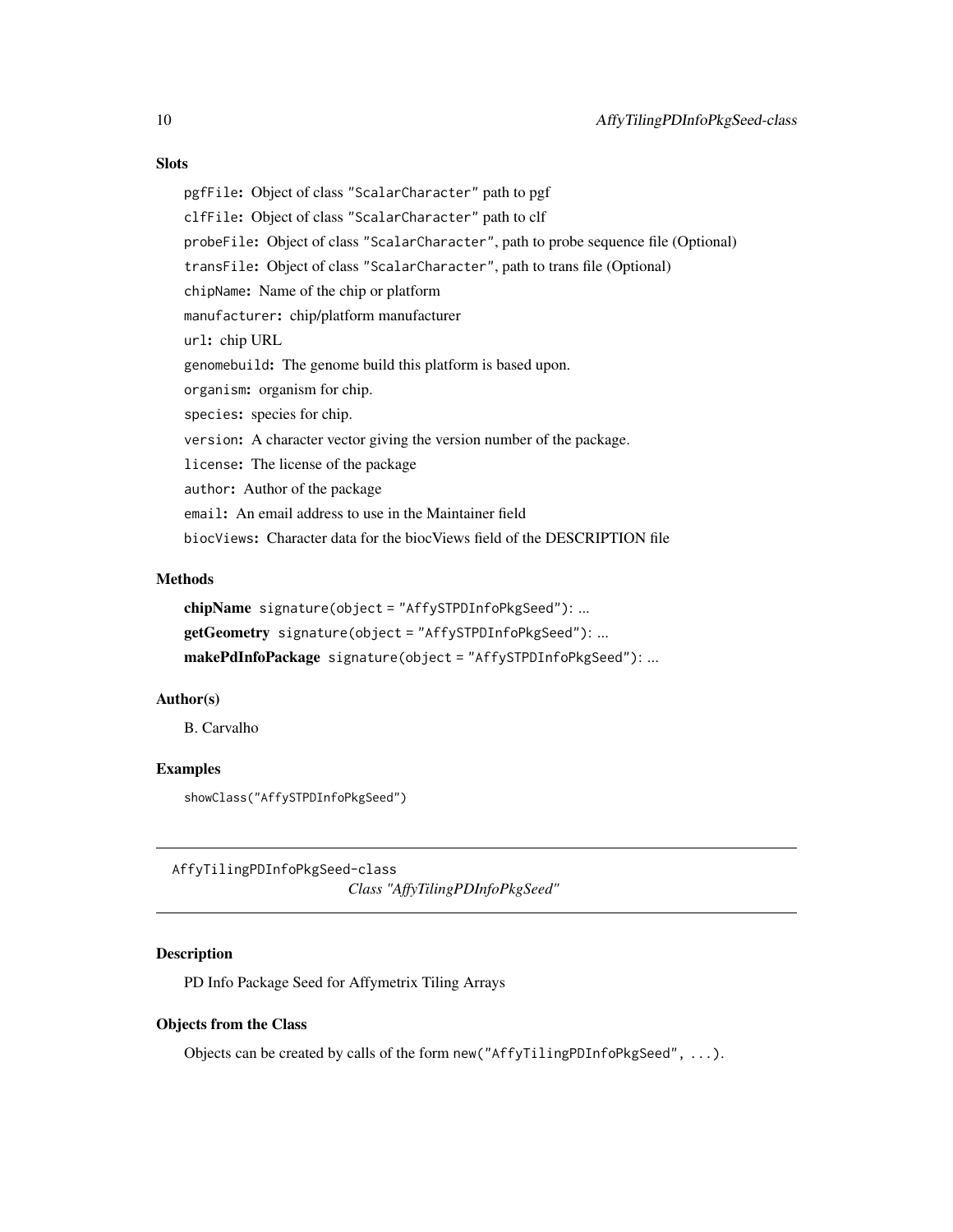#### <span id="page-10-0"></span> $cdf2table$  11

# Slots

bpmapFile: BPMAP File - provided by Affymetrix celFile: CEL File - provided by Affymetrix chipName: Name of the chip or platform manufacturer: chip/platform manufacturer url: chip URL genomebuild: The genome build this platform is based upon. organism: organism for chip. species: species for chip. version: A character vector giving the version number of the package. license: The license of the package author: Author of the package email: An email address to use in the Maintainer field biocViews: Character data for the biocViews field of the DESCRIPTION file

# **Methods**

makePdInfoPackage signature(object = "AffyTilingPDInfoPkgSeed"): ... chipName signature(object = "AffyTilingPDInfoPkgSeed"): ...

#### Examples

showClass("AffyTilingPDInfoPkgSeed")

| cdf2table | Helper functions to assist the creation of an annotation package for a |
|-----------|------------------------------------------------------------------------|
|           | generic array                                                          |

#### Description

Helper functions to assist the creation of an annotation package for a generic array. This includes converting CDF files into flat tables and parsing probe sequence files.

#### Usage

cdf2table(cdfFile) sequenceParser(seqFile)

# Arguments

| cdfFile | name of the CDF file to be used  |
|---------|----------------------------------|
| seqFile | name of the probe sequence file. |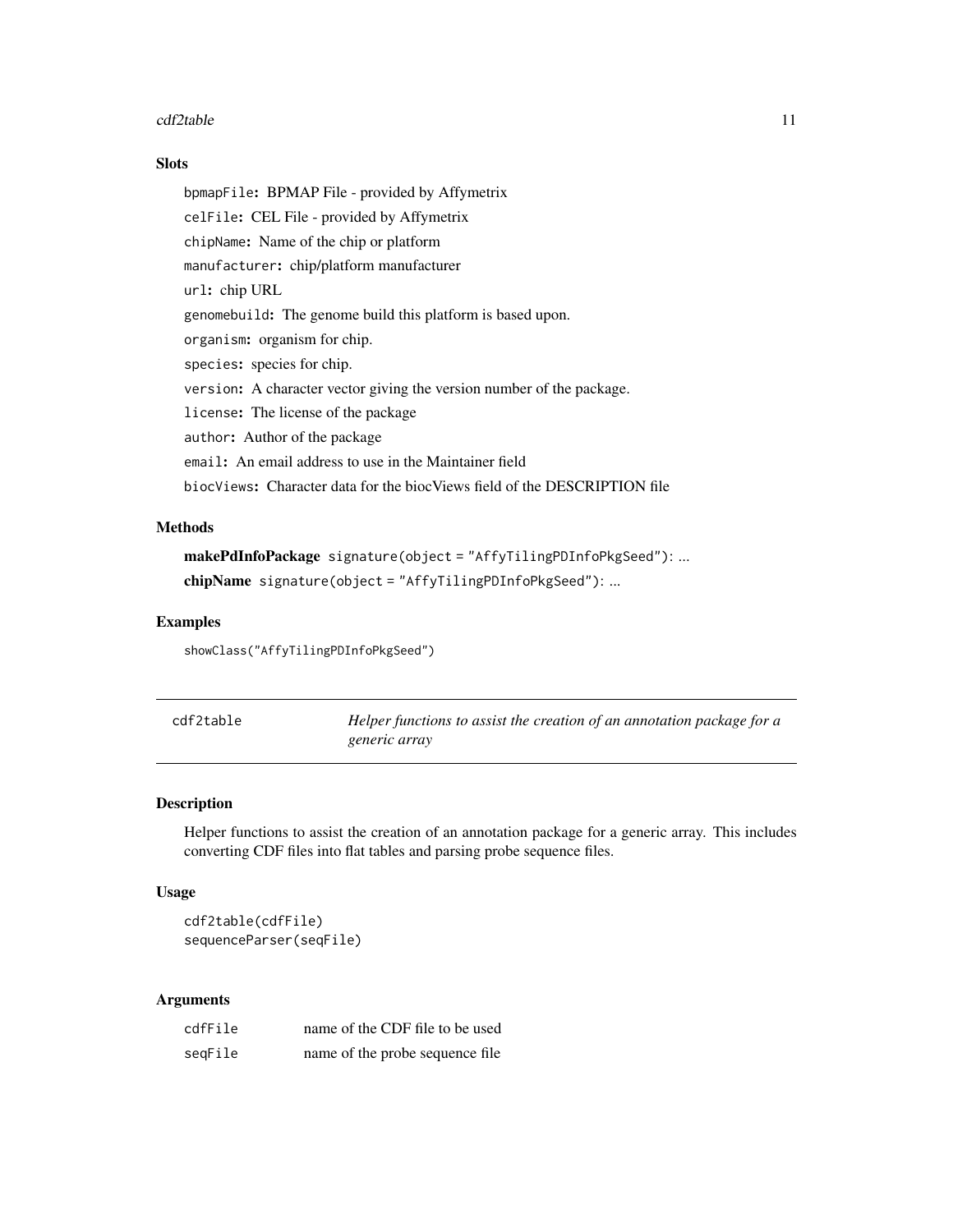# <span id="page-11-0"></span>Details

cdf2table will convert a CDF to a flat table.

seqFile will extract a flat table containing physical location and probe sequences.

chipName *Return an Official Chip/Platform Name*

# Description

This generic function returns an official or standard chip/platform name.

#### Usage

chipName(object)

#### Arguments

object See showMethods("chipName"), but generally object will be a subclass of PkgSeed.

# Details

The idea is that the input files can be used to determine a standard name for each platform. For example, the method for AffySNPPDInfoPkgSeed objects reads the header of the CDF file to extract a name.

# Value

A character vector of length one giving a standard name for the platform.

# Author(s)

Seth Falcon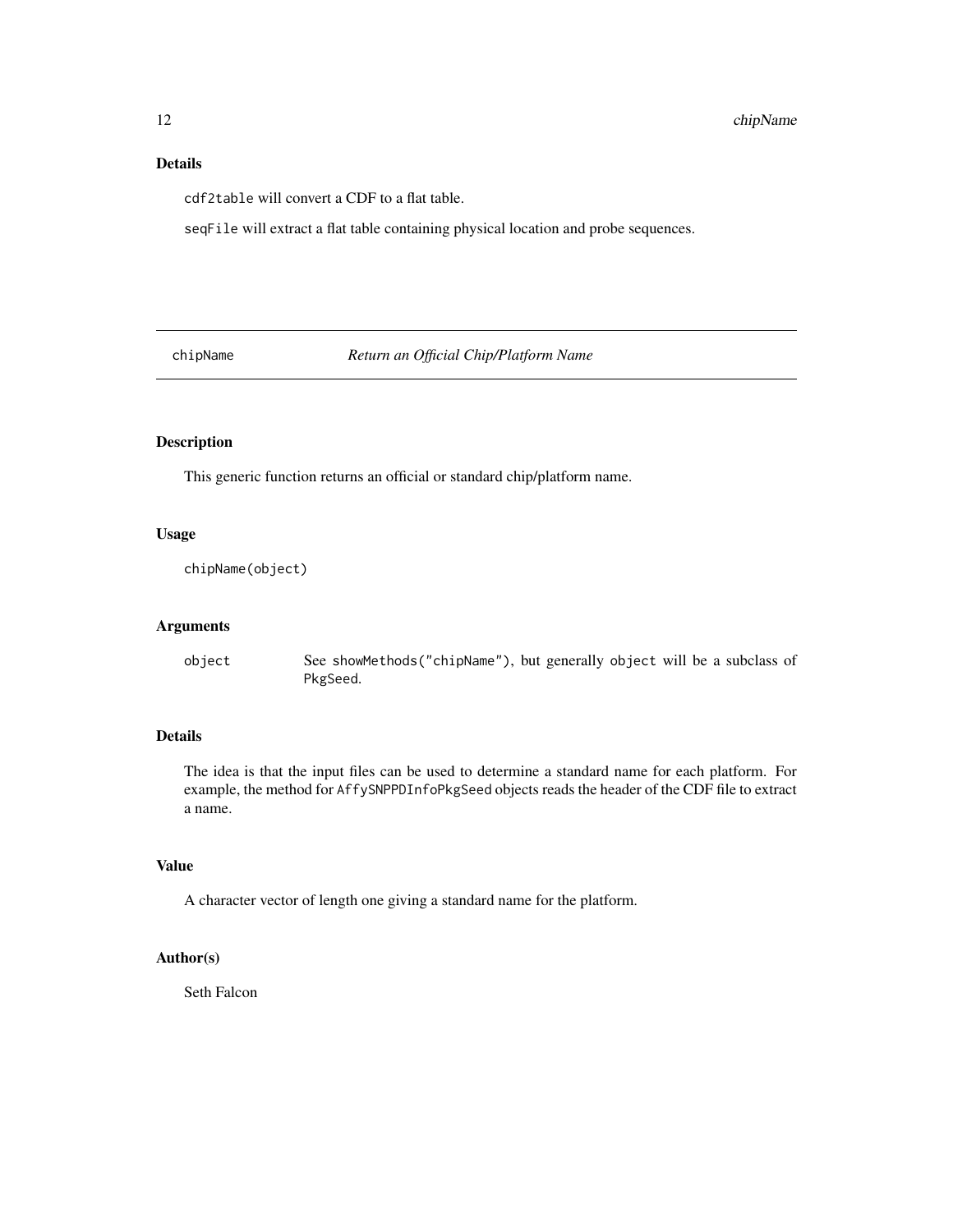<span id="page-12-0"></span>

#### Description

This generic function returns the geometry for a chip/platform.

#### Usage

```
getGeometry(object)
```
#### Arguments

object See showMethods("getGeometry"), but generally object will be a subclass of PkgSeed.

# Details

The idea is that the input files can be used to determine the geometry for each platform. For example, the method for AffySNPPDInfoPkgSeed objects reads the header of the CDF file to extract the geometry.

### Value

A list with two elements nrows and ncols

# Author(s)

Matt Settles

makePdInfoPackage *Create a Platform Design Info Package*

# Description

This generic function create a platform design info package based on the parameters contained in object which will generally be an instance of a subclass of PkgSeed. The result is a new directory on the filesystem containing the source for the generated pdInfo package.

#### Usage

makePdInfoPackage(object, destDir, batch\_size = 10000, quiet = FALSE, unlink = FALSE)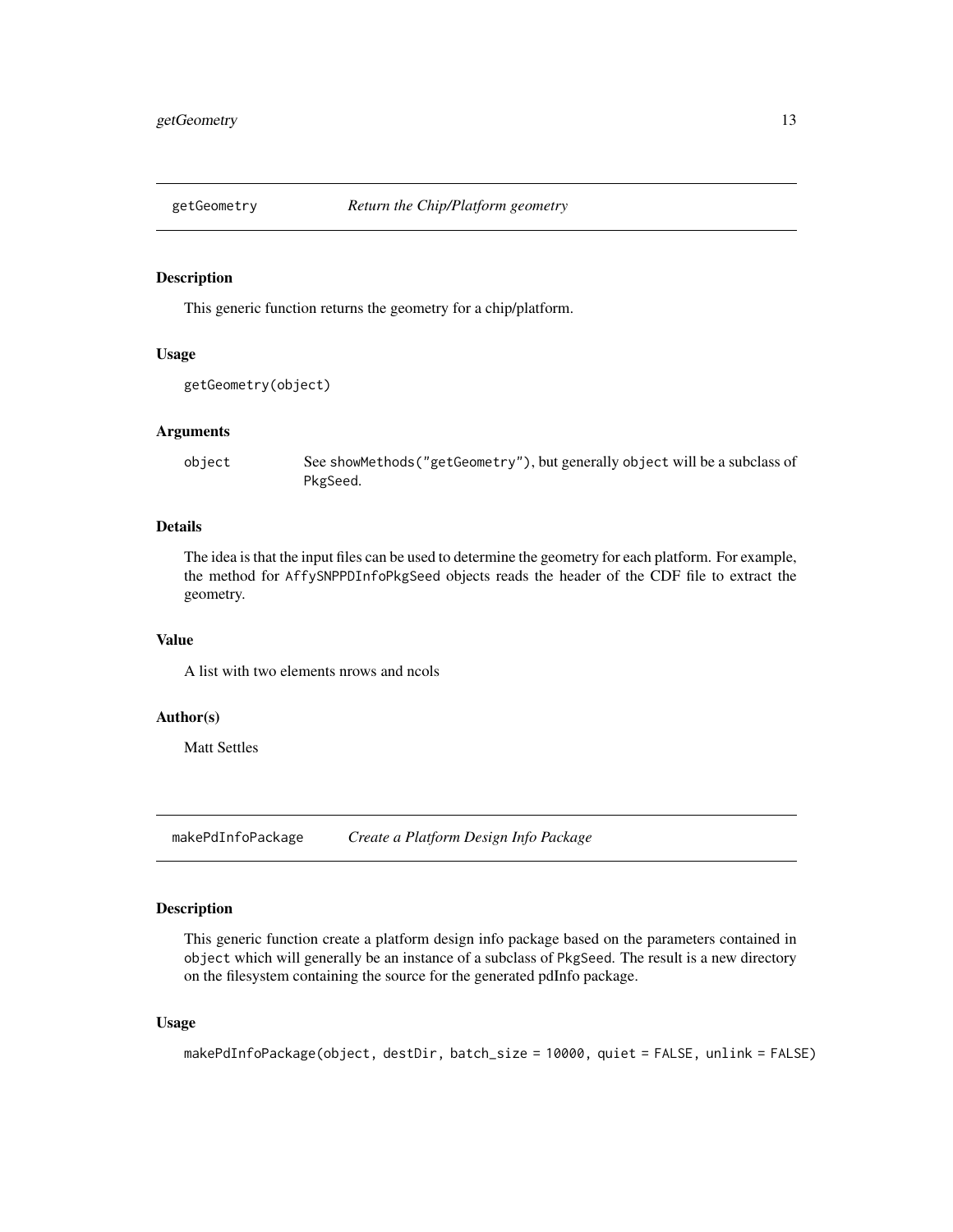# Arguments

| object     | See showMethods ("makePdInfoPackage") to see available methods.                                                                                                                                                                                                            |
|------------|----------------------------------------------------------------------------------------------------------------------------------------------------------------------------------------------------------------------------------------------------------------------------|
| destDir    | Path where the resulting pdInfo package source directory will be written.                                                                                                                                                                                                  |
| batch_size | An integer controlling the size of batches processed when reading the flatfiles<br>and loading the DB. In general, larger values of batch_size will use more<br>memory and less time (unless you exceed physical memory, in which case more<br>time will be used as well). |
| quiet      | A logical value. When TRUE, diagnostic and status messages are not printed.                                                                                                                                                                                                |
| unlink     | A logical value. If 'TRUE', and 'destDir' already contains a file or directory<br>with the name 'pkgname', try to unlink (remove) it.                                                                                                                                      |

# Details

In general, creating the SQLite database will be a time and memory intensive task.

# Value

This function is called for its side-effect of producing a pdInfo source package directory.

# Author(s)

Seth Falcon

# Examples

```
cdfFile <- "Mapping250K_Nsp.cdf"
csvAnno <- "Mapping250K_Nsp_annot.csv"
csvSeq <- "Mapping250K_Nsp_probe_tab"
## Not run:
pkg <- new("AffySNPPDInfoPkgSeed",
          version="0.1.5",
           author="A.U. Thor", email="au@thor.net",
          biocViews="AnnotationData",
           genomebuild="NCBI Build 35, May 2004",
           cdfFile=cdfFile, csvAnnoFile=csvAnno, csvSeqFile=csvSeq)
makePdInfoPackage(pkg, destDir=".")
```
## End(Not run)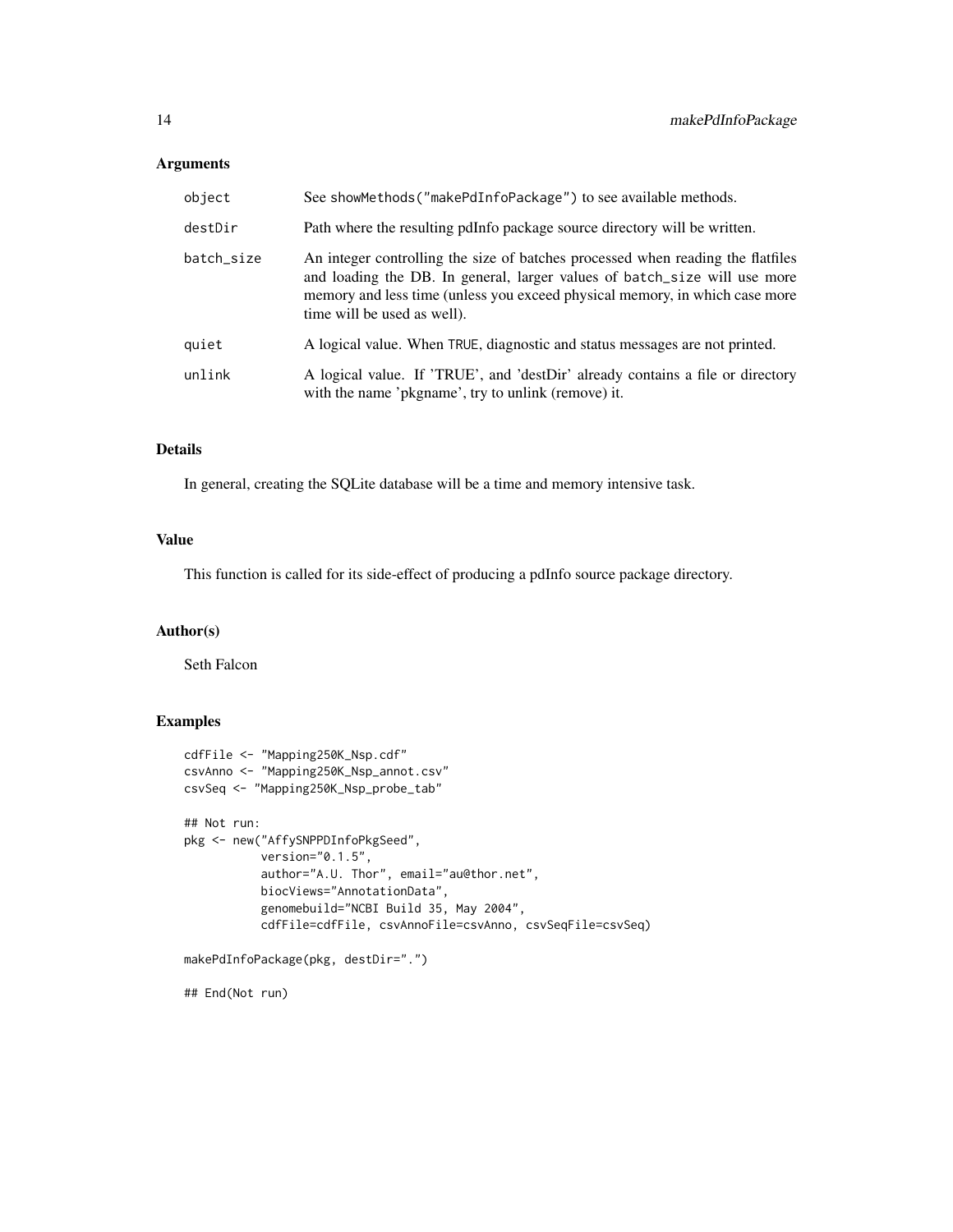<span id="page-14-0"></span>NgsExpressionPDInfoPkgSeed-class

*Class "NgsExpressionPDInfoPkgSeed"*

#### Description

PDInfo package Seed for NimbleGen Expression arrays

#### Objects from the Class

Objects can be created by calls of the form new("NgsExpressionPDInfoPkgSeed", ndfFile, pairFile, xysFile, ngdFile ...).

#### **Slots**

ndfFile: NDF (NimbleGen Design) file xysFile: XYS File - used as template chipName: Name of the chip or platform manufacturer: chip/platform manufacturer url: chip URL genomebuild: The genome build this platform is based upon. organism: organism for chip. species: species for chip. version: A character vector giving the version number of the package. license: The license of the package author: Author of the package email: An email address to use in the Maintainer field biocViews: Character data for the biocViews field of the DESCRIPTION file

# Methods

makePdInfoPackage signature(.Object = "NgsExpressionPDInfoPkgSeed"): ... chipName signature(object = "NimbleGenPDInfoPkgSeed"): ... getGeometry signature(.Object = "NimbleGenPDInfoPkgSeed"): ...

#### Examples

showClass("NgsExpressionPDInfoPkgSeed")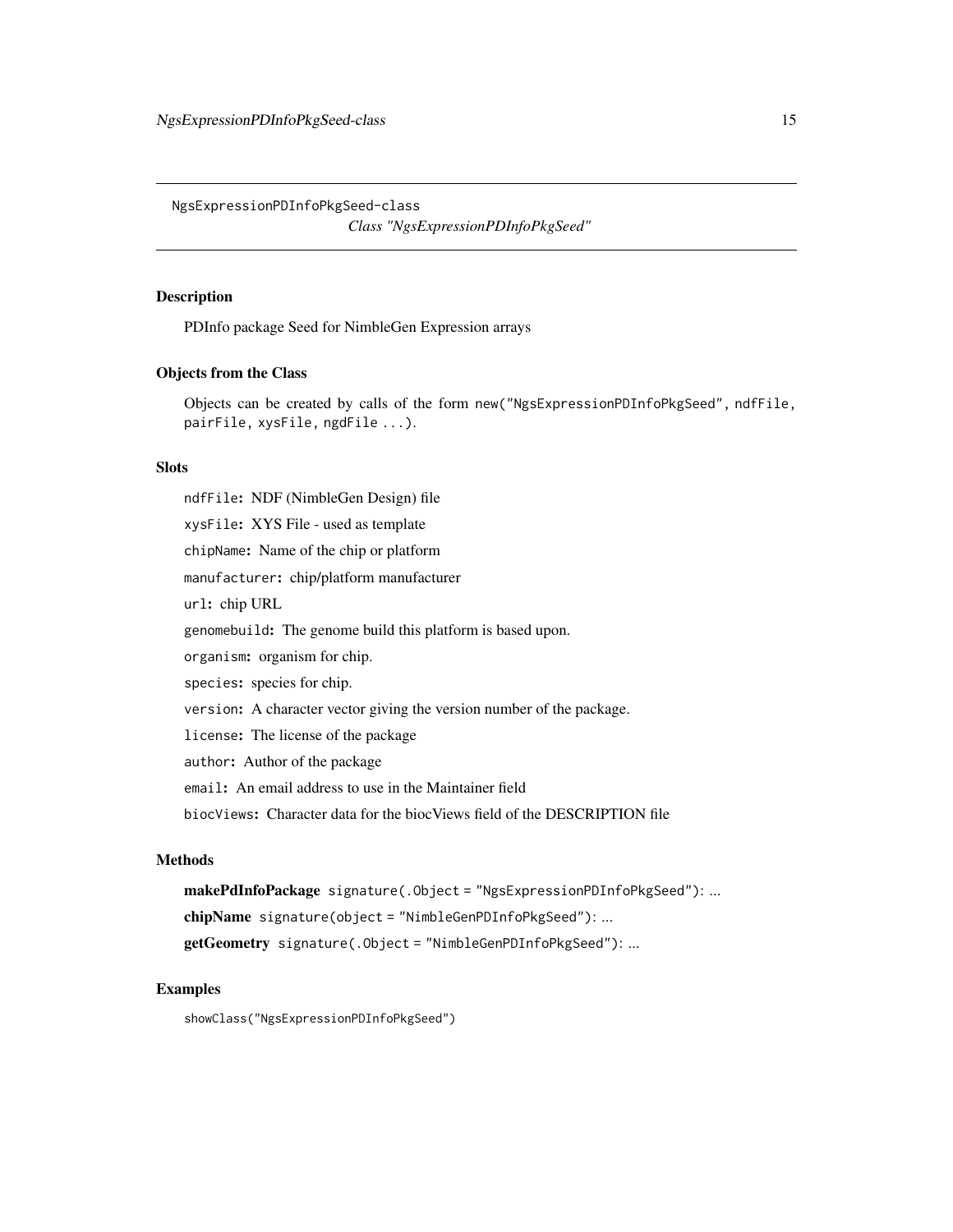<span id="page-15-0"></span>NgsTilingPDInfoPkgSeed-class

*Class "NgsTilingPDInfoPkgSeed"*

#### Description

PDInfo package Seed for NimbleGen Tiling arrays

# Objects from the Class

Objects can be created by calls of the form new("NgsTilingPDInfoPkgSeed", ndfFile, xysFile, pairFile, posFile ...).

#### **Slots**

ndfFile: NDF (NimbleGen Design) file xysFile: XYS File - used as template posFile: POS (Positions) file chipName: Name of the chip or platform manufacturer: chip/platform manufacturer url: chip URL genomebuild: The genome build this platform is based upon. organism: organism for chip. species: species for chip. version: A character vector giving the version number of the package. license: The license of the package author: Author of the package email: An email address to use in the Maintainer field biocViews: Character data for the biocViews field of the DESCRIPTION file

# Methods

makePdInfoPackage signature(.Object = "NgsTilingPDInfoPkgSeed"): ... chipName signature(object = "NimbleGenPDInfoPkgSeed"): ... getGeometry signature(object = "NimbleGenPDInfoPkgSeed"): ...

# Examples

showClass("NgsTilingPDInfoPkgSeed")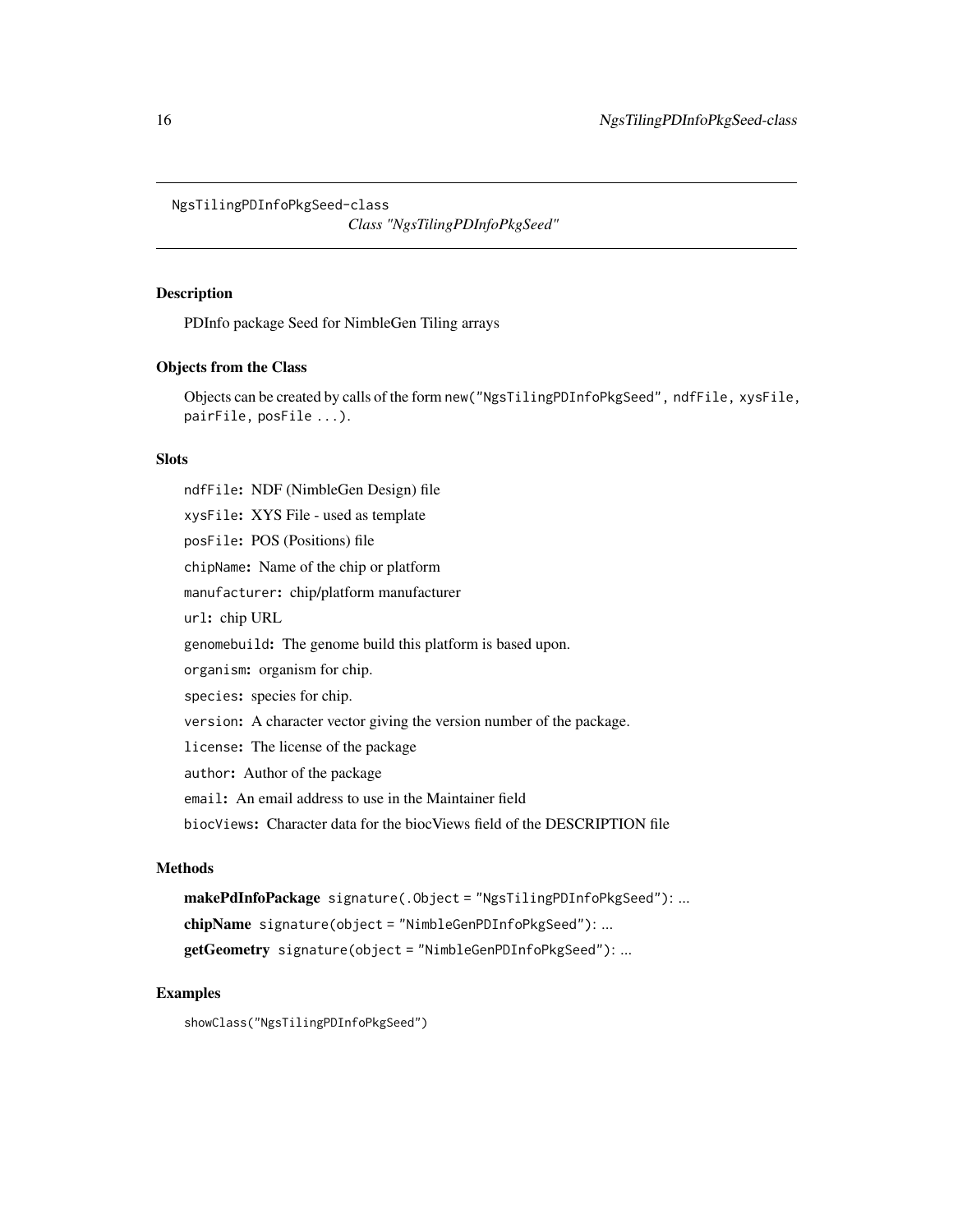<span id="page-16-0"></span>NimbleGenPDInfoPkgSeed-class

*Class "NimbleGenPDInfoPkgSeed"*

#### Description

PDInfo package Seed for all NimbleGen arrays

# Objects from the Class

Objects can be created by calls of the form new("NimbleGenPDInfoPkgSeed", ...).

# **Slots**

manufacturer: Manufacturer = NimbleGen chipName: Name of the chip or platform url: chip URL genomebuild: The genome build this platform is based upon. organism: organism for chip. species: species for chip. version: A character vector giving the version number of the package. license: The license of the package author: Author of the package email: An email address to use in the Maintainer field biocViews: Character data for the biocViews field of the DESCRIPTION file

# Methods

```
chipName signature(object = "NimbleGenPDInfoPkgSeed"): ...
getGeometry signature(object = "NimbleGenPDInfoPkgSeed"): ...
```
#### Examples

showClass("NimbleGenPDInfoPkgSeed")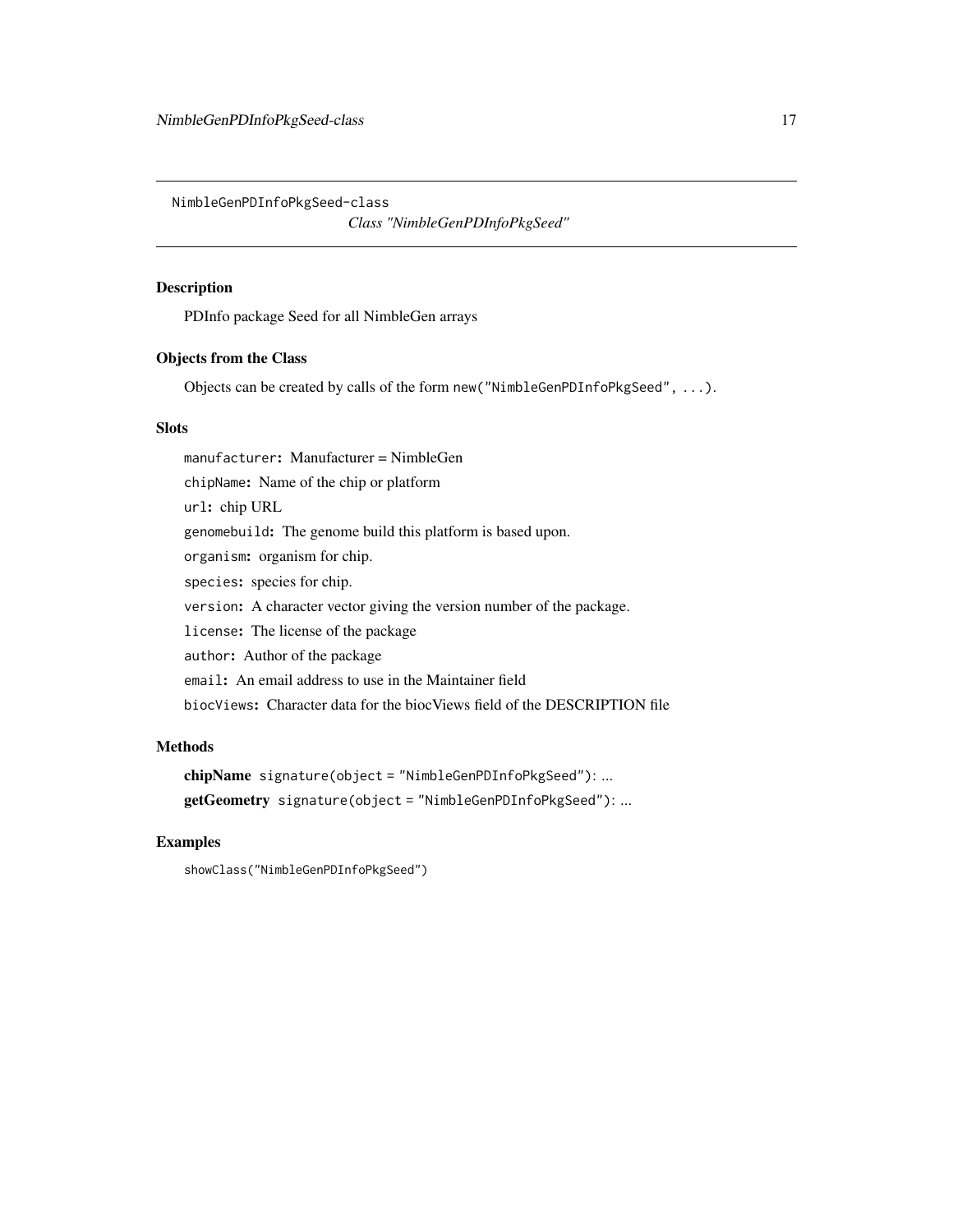# <span id="page-17-0"></span>**Index**

∗ classes AffyClariomSPDInfoPkgSeed, [2](#page-1-0) AffyExpressionPDInfoPkgSeed-class, [3](#page-2-0) AffySNPCNVPDInfoPkgSeed-class, [4](#page-3-0) AffySNPCNVPDInfoPkgSeed2-class, [5](#page-4-0) AffySNPPDInfoPkgSeed-class, [7](#page-6-0) AffySNPPDInfoPkgSeed2-class, [8](#page-7-0) AffySTPDInfoPkgSeed-class, [9](#page-8-0) AffyTilingPDInfoPkgSeed-class, [10](#page-9-0) NgsExpressionPDInfoPkgSeed-class, [15](#page-14-0) NgsTilingPDInfoPkgSeed-class, [16](#page-15-0) NimbleGenPDInfoPkgSeed-class, [17](#page-16-0) ∗ manip cdf2table, [11](#page-10-0) ∗ methods chipName, [12](#page-11-0) getGeometry, [13](#page-12-0) makePdInfoPackage, [13](#page-12-0) AffyClariomSPDInfoPkgSeed, [2](#page-1-0) AffyClariomSPDInfoPkgSeed-class *(*AffyClariomSPDInfoPkgSeed*)*, [2](#page-1-0) AffyExonPDInfoPkgSeed-class *(*AffySTPDInfoPkgSeed-class*)*, [9](#page-8-0) AffyExpressionPDInfoPkgSeed-class, [3](#page-2-0) AffyGenePDInfoPkgSeed-class *(*AffySTPDInfoPkgSeed-class*)*, [9](#page-8-0) AffySNPCNVPDInfoPkgSeed-class, [4](#page-3-0) AffySNPCNVPDInfoPkgSeed2-class, [5](#page-4-0) AffySNPPDInfoPkgSeed-class, [7](#page-6-0) AffySNPPDInfoPkgSeed2-class, [8](#page-7-0) AffySTPDInfoPkgSeed-class, [9](#page-8-0) AffyTilingPDInfoPkgSeed-class, [10](#page-9-0) cdf2table, [11](#page-10-0) chipName, [12](#page-11-0)

*(*chipName*)*, [12](#page-11-0)

chipName,AffyGeneric1PDInfoPkgSeed-method *(*chipName*)*, [12](#page-11-0) chipName,AffySNPCNVPDInfoPkgSeed-method *(*chipName*)*, [12](#page-11-0) chipName,AffySNPCNVPDInfoPkgSeed2-method *(*chipName*)*, [12](#page-11-0) chipName,AffySNPPDInfoPkgSeed-method *(*chipName*)*, [12](#page-11-0) chipName,AffySNPPDInfoPkgSeed2-method *(*chipName*)*, [12](#page-11-0) chipName,AffySTPDInfoPkgSeed-method *(*chipName*)*, [12](#page-11-0) chipName,AffyTilingPDInfoPkgSeed-method *(*chipName*)*, [12](#page-11-0) chipName,NimbleGenPDInfoPkgSeed-method *(*chipName*)*, [12](#page-11-0)

```
getGeometry, 13
getGeometry,AffyExpressionPDInfoPkgSeed-method
        (getGeometry), 13
getGeometry,AffySNPCNVPDInfoPkgSeed-method
        (getGeometry), 13
getGeometry,AffySNPPDInfoPkgSeed-method
        (getGeometry), 13
getGeometry,AffySTPDInfoPkgSeed-method
        (getGeometry), 13
getGeometry,AffyTilingPDInfoPkgSeed-method
        (getGeometry), 13
getGeometry,NimbleGenPDInfoPkgSeed-method
        (getGeometry), 13
```
chipName,AffyExpressionPDInfoPkgSeed-method makePdInfoPackage,AffyGenePDInfoPkgSeed-method makePdInfoPackage, [13](#page-12-0) makePdInfoPackage,AffyClariomSPDInfoPkgSeed-method *(*makePdInfoPackage*)*, [13](#page-12-0) makePdInfoPackage,AffyExonPDInfoPkgSeed-method *(*makePdInfoPackage*)*, [13](#page-12-0) makePdInfoPackage,AffyExpressionPDInfoPkgSeed-method *(*makePdInfoPackage*)*, [13](#page-12-0) *(*makePdInfoPackage*)*, [13](#page-12-0)